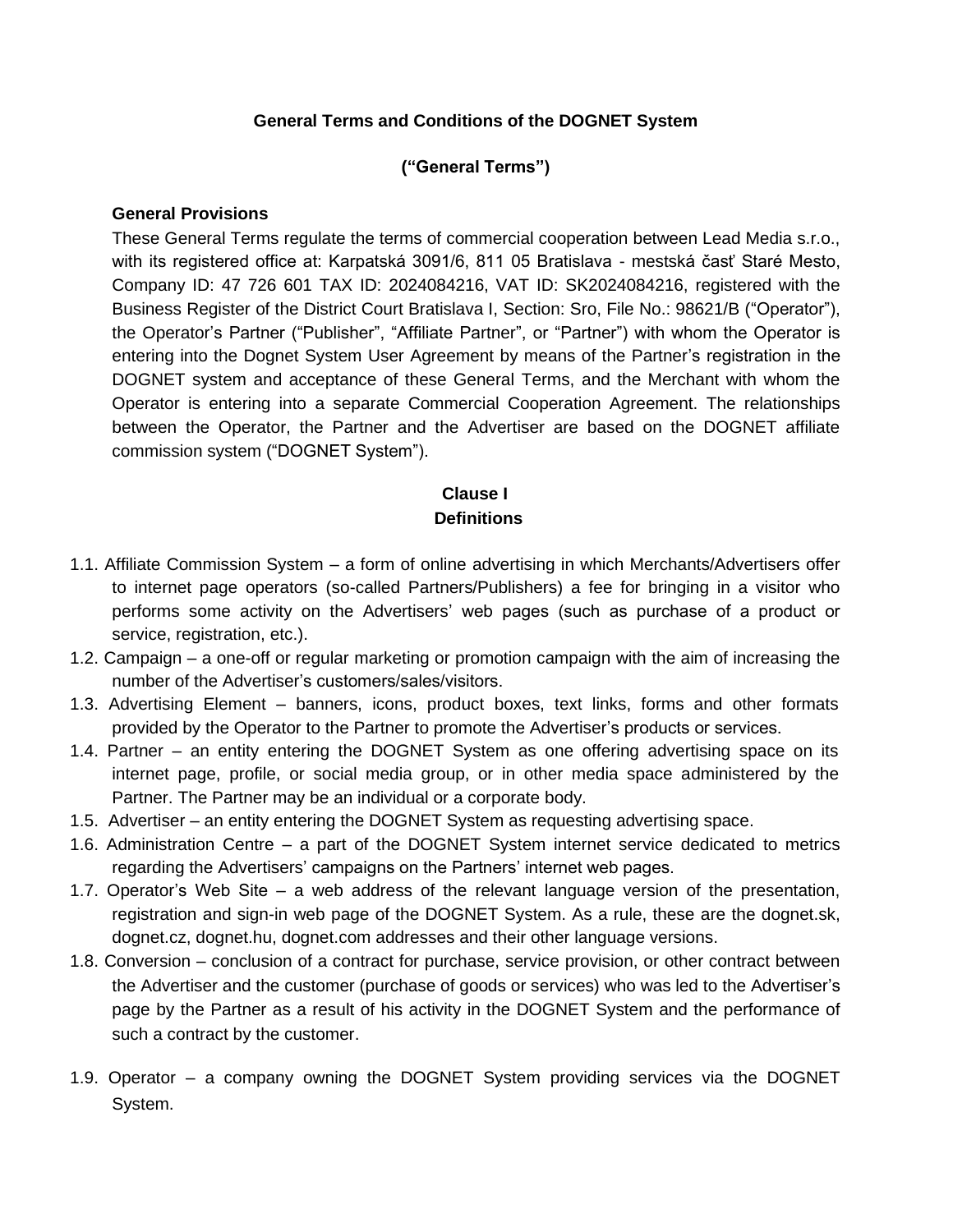1.10. DOGNET System User Agreement – an agreement between the Operator and the Partner, concluded by means of the Partner's registration in the DOGNET System through which the Partner accepts these General Terms. These General Terms constitute the content of the DOGNET System User Agreement.

#### **Clause II Subject-Matter of the General Terms**

- 2.1. These General Terms provide for the rights and responsibilities of the Operator, the Partner and the Advertiser when using the Operator's services with respect to the DOGNET System. A Partner wishing to participate in the DOGNET System will join the System by filling out the registration form available at the Operator's website, and conclude the DOGNET System User Agreement by accepting the General Terms available at https://www.dognet.sk/vop/en, i.e. express acceptance of these General Terms, whereby the mutual rights and responsibilities of the Operator and the Partner as specified in the General Terms will be established.
- 2.2. By virtue of the contractual relationship established between the Operator and the Partner under paragraph 2.1 of these General Terms, after clicking on the internet Advertising Element placed on the Partner's internet web page within the Advertising Campaign employed in the DOGNET System, the Partner's web page visitors will be redirected to the Advertiser's product or service pages, according to the type of internet Advertising Element selected by the Partner. The Operator will remunerate the Partner with a commission for procuring visitors for the Advertiser's internet pages; the amount of the Partner's commission is defined in the Operator's website and may be adjusted according to the rules of a given campaign employed in the DOGNET System.
- 2.3. By accepting the content of these General Terms, the Partner acknowledges to have read and become familiar with the commission rate defined on the Operator's website and other information available on the Operator's website, to understand the information, which information is clear and comprehensible, and also to agree with the terms of cooperation with the Operator referred to in these General Terms.
- 2.4. The Partner represents to have entered truthful identification data when registering on the DOGNET System and, where the Partner is an individual, the Partner represents he is of full age and legal capacity. The DOGNET System is intended solely for persons of full legal age with full legal capacity.

#### **Clause III Key Rules of the DOGNET System**

- 3.1. The role of the DOGNET System Operator in the commercial relationship with the Advertiser is that of an entity selling internet advertising to the Advertiser.
- 3.2. The role of the DOGNET System Operator in the commercial relationship with the Partner is that of an entity purchasing advertising space available at the Partner's internet web pages.
- 3.3. The Advertiser enters the DOGNET System as entity inquiring advertising space who requests space in his own name and pays the Operator the agreed remuneration for procurement. The Advertiser pays the remuneration for all Conversions approved by the Advertisers to the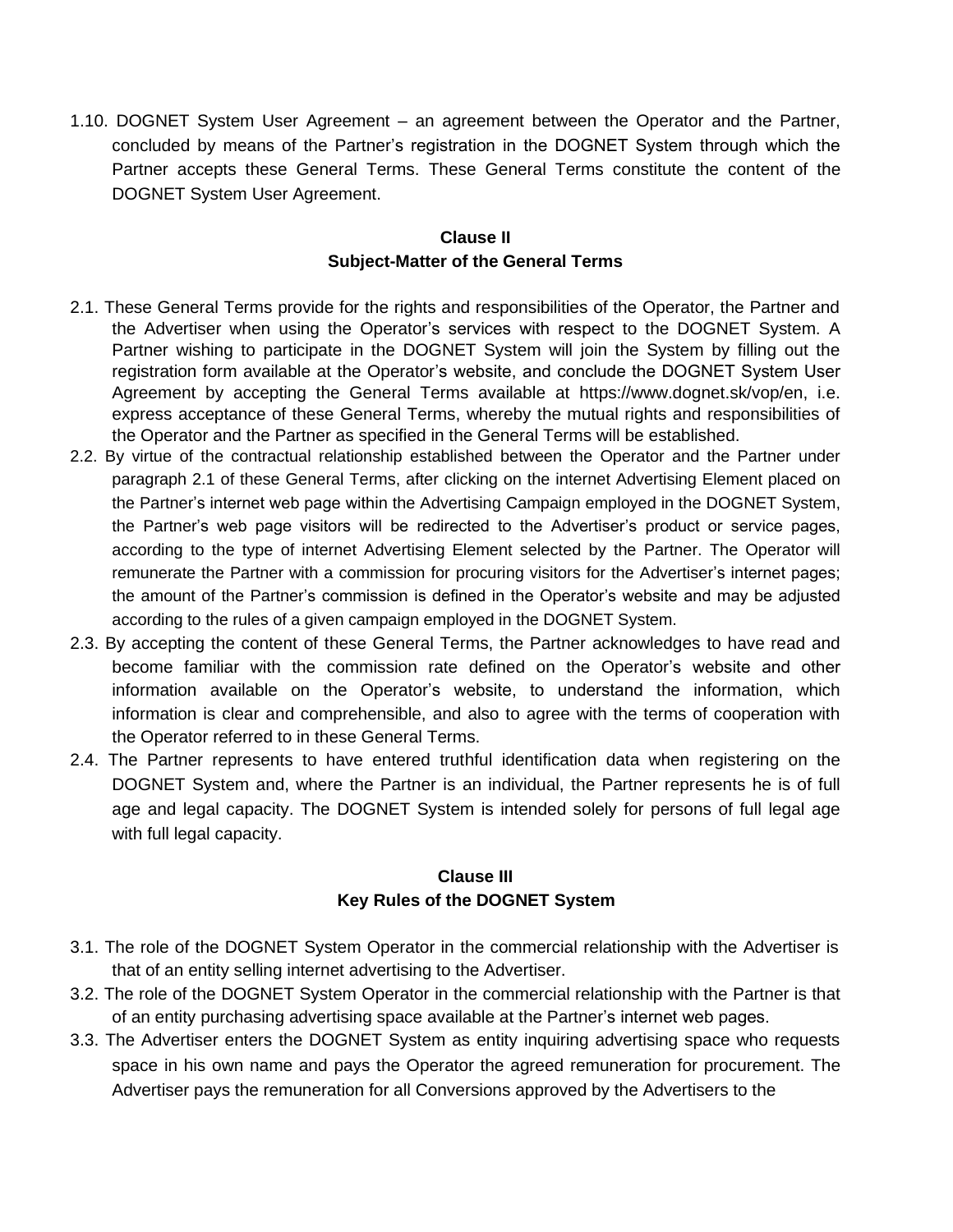Operator's bank account without delay and within the due period following the receipt of the Operator's invoice.

- 3.4. The Partner enters the DOGNET System as an entity offering its own advertising space on its own internet web pages, in his own profile or social media group, or in other media space administered by the Partner. Any internet web page operator may apply to be integrated in the DOGNET System as a Partner, unless these web pages contain pornographic, abusive, immoral, political or radically-oriented content.
- 3.5. The Operator will accept the Partner's participation in the DOGNET System only if the advertising space offered by the Partner on its internet web pages does not force the visitors to click on the Advertiser's Advertising Element placed on the page, and if the Operator assesses the Partner's internet web pages as acceptable.

# **Clause IV Scope of Effect and Amendment to the General Terms**

- 4.1. The Operator provides all DOGNET System services solely subject to existing contractual relationships and these General Terms.
- 4.2. These General Terms, as last amended, are binding on all contracting parties from the beginning of the contractual relationship and over the entire term of the contractual relationship, or until such time as amended General Terms come into force.
- 4.3. The Operator has the right to amend these General Terms without prior notice.
- 4.4. The Operator agrees to publish the amended General Terms at the Operator's website at least fourteen (14) days prior to the effective date and without delay inform the Advertisers and Partners of their publishing. Registered Partners and Advertisers will be informed of the amendment via email sent to the address provided to the Operator in the registration or contact form when registering. The amended General Terms are deemed accepted from the moment of their publishing. Whenever the General Terms are amended as to the amount of the Partner's commission, the Operator will confirm the adjusted amount of the Partner's commission via email immediately after the amendment to the General Terms is published.
- 4.5. If the Partner disagrees with the revised version of the General Terms, the Partner shall terminate the participation in the DOGNET System by means of sending an email to the Operator's address: hello@dognet.com, requesting the termination of the commercial cooperation and participation in the DOGNET System on the grounds of amendment of the General Terms.

# **Clause V Review of Registered Users as DOGNET System Partners**

5.1. The Operator reviews registered users of the DOGNET System as Partners. The review takes place at the Operator's discretion, primarily based on how professional the internet web page of the user registered as Partner is, in the context of their content, design, extent of internet presentation, and the Partner's overall contribution to the DOGNET System. Should the Operator assess the registered Partner's internet web pages as not beneficial to the DOGNET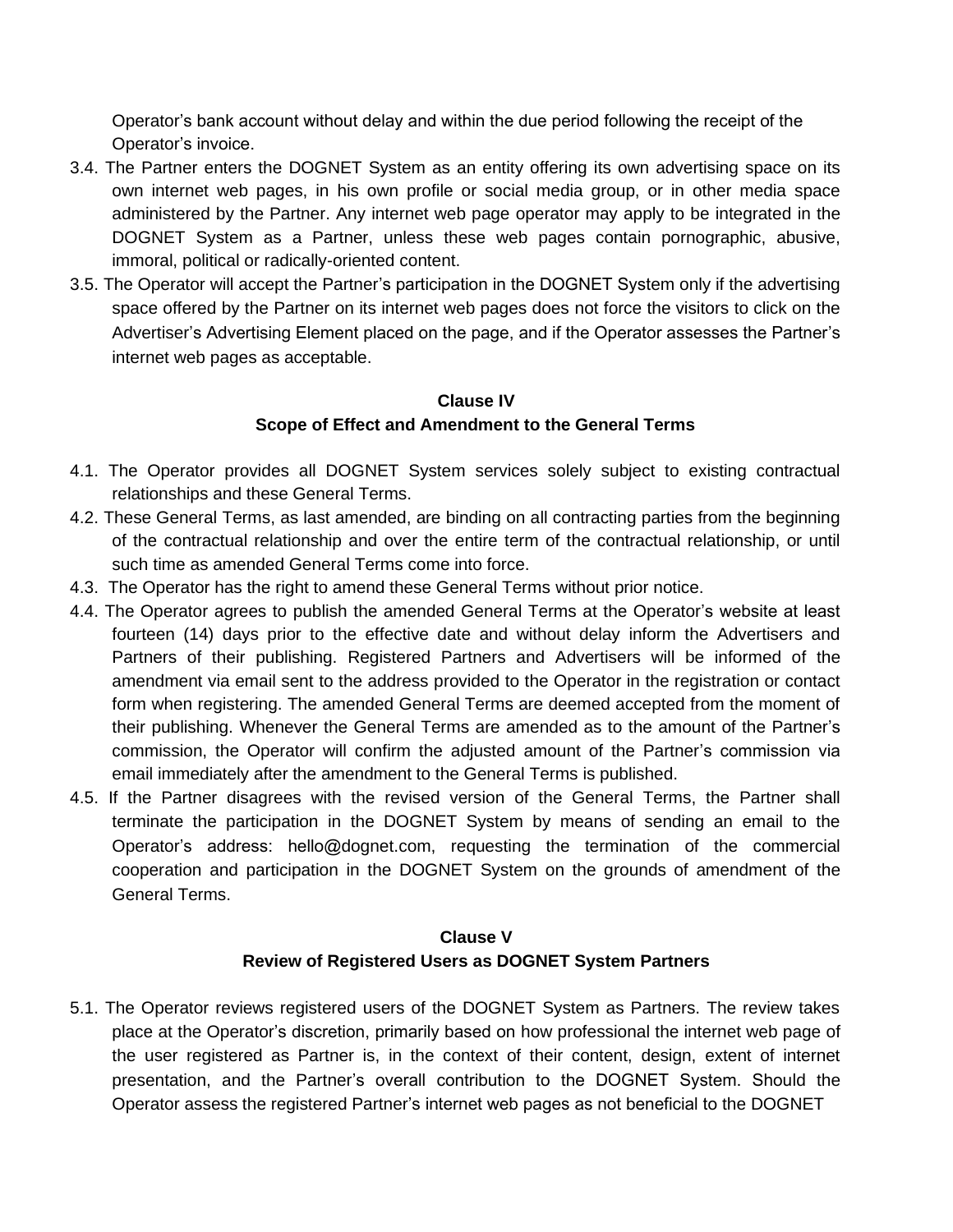System, the Operator may terminate cooperation with the registered user as Partner of the DOGNET System and withdraw from the DOGNET System User Agreement.

#### **Clause VI Operator's Rights and Responsibilities**

- 6.1. The Operator's fundamental rights include:
	- To negotiate and conclude commercial agreements with Advertisers and Partners;
	- To terminate commercial agreements with Advertisers and Partners;
	- To refuse to contract with any individual or corporate body, even without cause;
	- To amend the wording of these General Terms under the terms defined in Clause IV of these General Terms;
	- To amend the DOGNET System service fees;
	- To impose fines and penalties on the Partners for any breaches of these General Terms as referred to herein;
	- To refuse to pay a Partner the Partner's commission for employing a Campaign integrated in the DOGNET System, provided the Advertiser failed to pay the fee agreed for the specific Campaign.
- 6.2. The Operator's fundamental responsibilities include adherence to the principles of honest business dealings, and compliance with the provisions of these General Terms and of the respective contractual arrangements.

# **Clause VII**

### **Partner's Rights and Responsibilities**

- 7.1 Under the DOGNET System User Agreement concluded with the Operator, the Partner agrees to operate the internet web pages on which it will place the Advertising Elements for Campaigns integrated in the DOGNET System as per the DOGNET System User Agreement and relevant laws and legal regulations. The Partner represents it is a person authorised to operate internet web pages on which the respective Advertising Element of the Campaign integrated in the DOGNET System will be placed, and that the Partner holds all necessary permissions or licences for the content and form of such internet web pages. The Partner is solely responsible for the content and links placed on its internet web pages, with the exception of the advertising graphics provided by the Operator for the purposes of performing the DOGNET System User Agreement.
- 7.2 The advertising graphics provided by the Operator to the Partner are protected by copyright or the Advertiser's intellectual property right, and may only be used in unaltered form and exclusively for promotion of the Campaigns integrated in the DOGNET System and approved by the DOGNET System. The Partner may alter the advertising graphics only with the Advertiser's or Operator's prior consent.
- 7.3 The Partner hereby consents to the storage of the contact and personal data provided by the Partner to the Operator when registering on the DOGNET System; the data will only be used in connection with the operation of the DOGNET System. The Partner also agrees to be sent the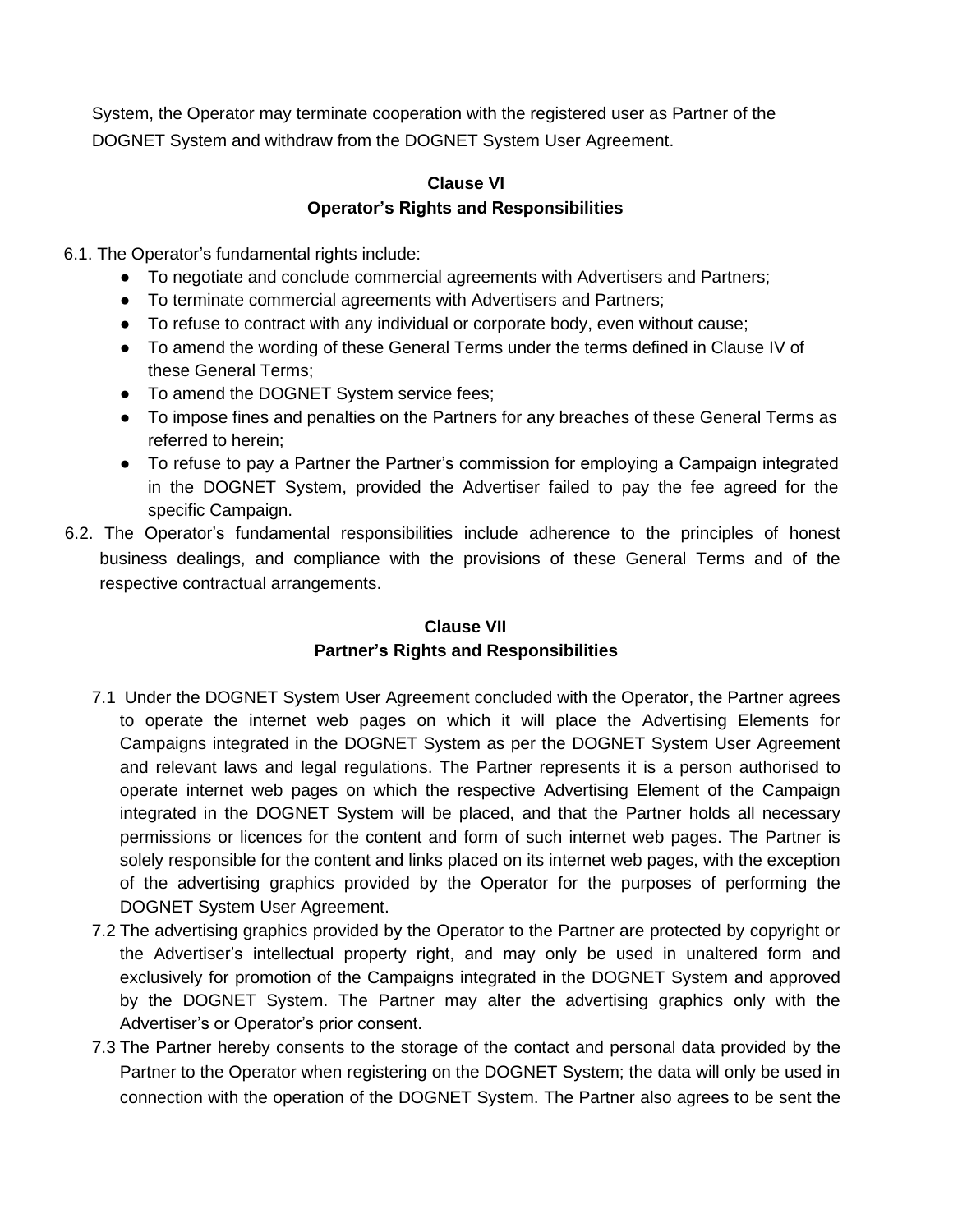Operator's business notifications according to the Partner's contact data provided to the Operator during the registration process for the DOGNET System or in the course of the contractual relationship.

- 7.4 The Partner shall to refrain from sending any unsolicited advertising (spam) via discussion groups, email messages, text messages, fax or mail, and other telecommunication means.
- 7.5 The Partner agrees to ensure that its internet web page contains no material or link to material that is illegal, such as, without limitation material that infringes copyright, trademark and patent rights, trade names and other ancillary rights. The Partner shall refrain from actions that would harm the Operator's or Advertisers' reputation.
- 7.6 The Partner acknowledges it must not reward its internet web page visitors for viewing Advertising Elements placed on such pages within individual Campaigns integrated in the DOGNET System; likewise the Partner must not promise reward to third parties for any such actions, unless expressly agreed otherwise for a specific Campaign integrated in the DOGNET System.
- 7.7 The Partner agrees to refrain from displaying on its internet web page an Advertising Element that in its domain name carries a registered trademark of the Operator or another Advertiser, unless the Partner obtains the Operator's or Advertiser's prior written consent. Nonadherence of the Partner in a situation where the Partner fails to transfer such domain to the trademark owner within twenty (20) days from the Operator's or Advertiser's first demand shall result in the Operator's right to withdraw from the DOGNET System User Agreement, terminate the cooperation, and retain any commissions.
- 7.8 The Partner agrees to provide only true and complete data. The Partner agrees to take such precautions as to prevent third parties from access to its DOGNET user account, failing which the Partner shall be responsible for such third parties' actions.
- 7.9 The Partner acknowledges that any information obtained in the course of cooperation or its participation in the DOGNET System constitutes the Operator's trade secret, and agrees not to disclose such information to third parties (including but not limited to information regarding the amount of its commission).
- 7.10 The Partner acknowledges that the Advertising Element of the respective Campaign integrated in the DOGNET System must not be placed on pages with pornographic or immoral content that could harm the Operator's or the Advertisers' reputation. The Operator reserves the right to inspect the content of the Partner's internet web pages on which individual Advertising Elements will be placed.
- 7.11 The Partner acknowledges that, if the Operator suspects any violation of Slovak or EU laws, the Operator may provide any known Partner's data to the appropriate law enforcement authorities.
- 7.12 The Partner has the right to make a complaint about an unapproved Conversion:
	- a. within 30 days from the date on which the Conversion should have been recorded but it was not recorded
	- b. within 30 days from change in the status of the Conversion, in the case of an incorrectly evaluated Conversion by the Advertiser.

The Partner does not have the right to make a complaint about the Conversion if the Operator follows Article VIII (8.8) of these GBTC.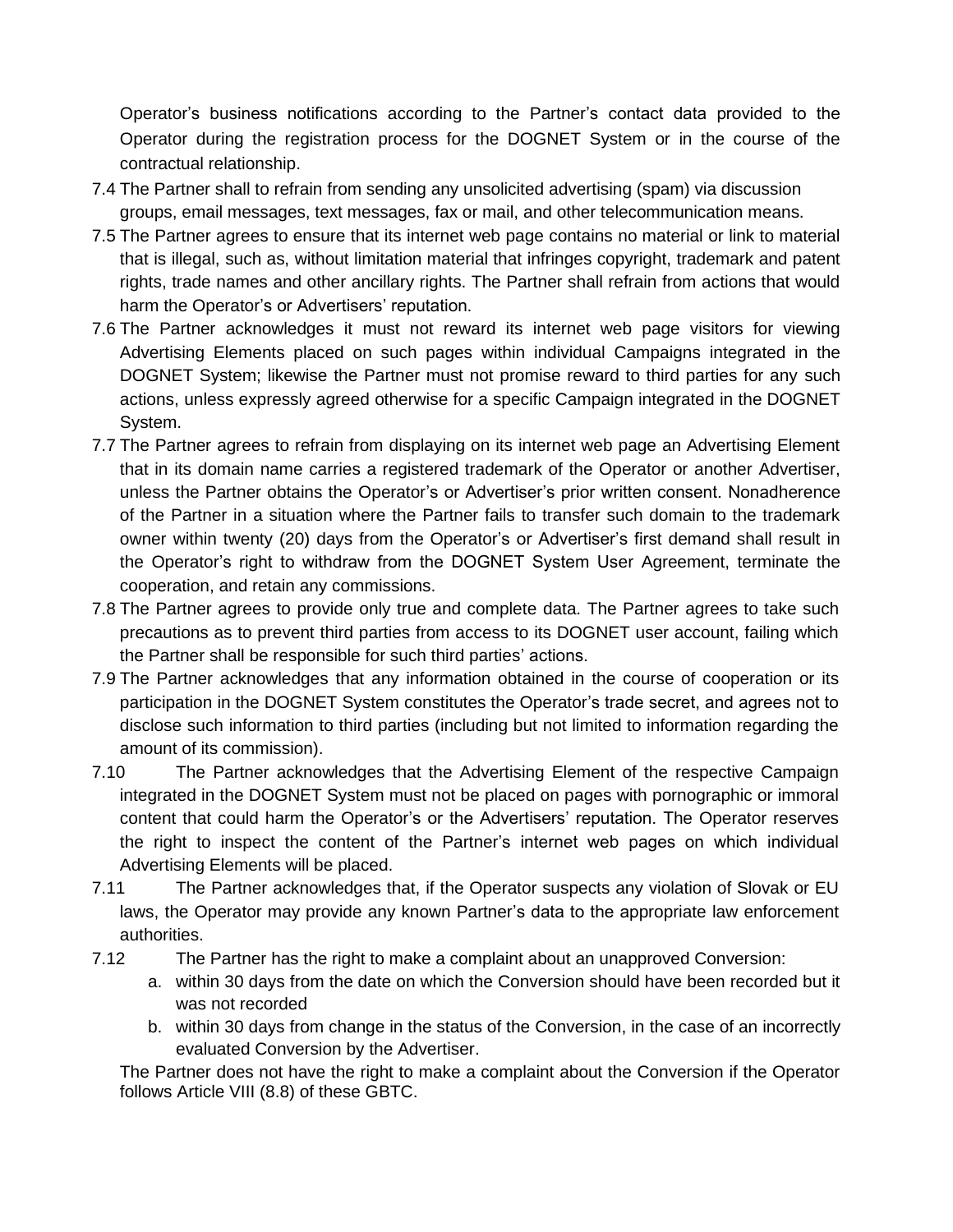- 7.13 The Partner notes that in the case of termination of a Campaign by the Operator or the Advertiser, after the date of termination the Partner´s right to a commission for a Conversion arising over the duration of cookies or other record thereof upon termination of the Campaign shall expire. The Partner shall be informed in advance of the duration of the Campaign upon termination thereof. The Partner does not have the right to any commission for the Conversion that occurred upon termination of the Campaign.
- 7.14 The Partner undertakes to comply also with the following rules for use of the DOGNET system:
	- In the case of using the Campaign in combination with the Advertiser's discount coupons, the Partner shall be obliged to use exclusively those coupons intended for an affiliate campaign from the DOGNET system or those coupons outside of the DOGNET system that have been agreed and approved by the Advertiser for this use;
	- The DOGNET System prohibits the employment of redirect traffic, i.e. redirecting of domains to the Advertiser's page to promote the Campaign. It is also prohibited to use any pop-up or pop-under visits. An exception can be granted in writing, or allowed in the Campaign description;
	- The DOGNET System prohibits the use and targeting of the Advertiser's trademark and brand key words within promotion in the paid results of advertising systems. This primarily includes the names of Advertisers' internet address names and their derivatives, word corruptions, and words defined in the Campaign outline. An exception can be granted in writing, or allowed in the Campaign description;
	- The Partner shall provide true information on its internet web pages. The provision of true information also applies to the display of current products, and their description and prices in the Partner's product catalogues and sites. When using XML feeds, the Partner shall update the offering on its internet web page at least once in seven (7) calendar days;
	- The Partner shall not mislead visitors on its internet pages. Misleading means stating dishonestly high discounts in the Advertiser's shop, deliberately dishonest, automatically generated or made-up reviews, or soliciting the customer to click to gain a discount code or a discount where such discount code is non-existent, invalid, or expired;
	- In the URL links to the Advertiser's web pages, the Partner shall use all parameters contained in the URL links of the respective Campaign in the Operator's administration system.
	- The Partner shall be obliged to comply with the conditions of the Campaign set out in the DOGNET system or on the Operator´s Website.
	- The Partner shall be obliged to provide a real or provable traffic only. In the case that the Operator has doubt about the reality or provability of the Partner´s efforts toward mediation of the Conversion, the Operator has the right not to approve and pay for the Conversion. If the Partner is paid the Commission for the Conversion contrary to this paragraph of the GBTC, the Operator shall be entitled to seek from the Partner the full refund of the Commission for those Conversions that came from an unprovable or unreal source.
	- In the case of the Partner´s registration in a commission group (content publisher, cashback, coupon website, and the like), the Partner shall be automatically included in the commission level appertaining to a given commission group. The Partner shall not use for promotion such projects as do not fit by their nature into the commission group in which its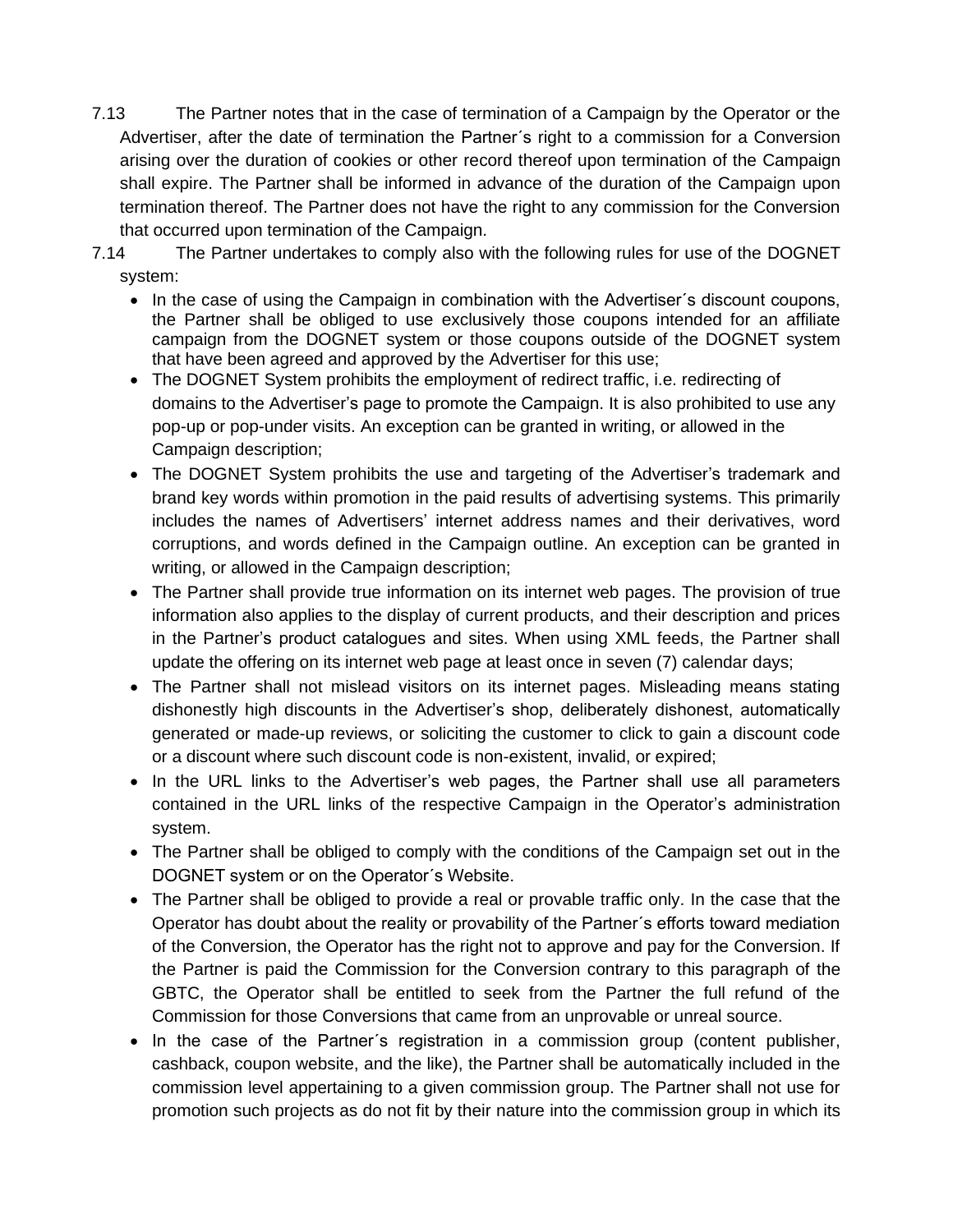account is included. For example, if somebody is registered and recorded in the commission level and group as "content publisher", they shall not be allowed to take part in the Campaign on the cashback portal.

- If the Partner uses on its project XML feeds of DOGNET's Advertisers, the Partner shall combine at least 3 XML feeds of various advertisers, i.e. in such a case the Partner shall take part in at least 3 Campaigns within DOGNET. Otherwise, there is a risk of confusion between the Partner´s project and the Advertiser.
- 7.15 In the case of doubt about the origin, validity or reality of a conversion, the Operator has the right to contact the Partner and seek proof of the origin of conversions and traffic. In case that the Partner fails to provide the Operator with an adequate explanation within 48 hours of business days, the latter has the right to reject the conversions concerned. The Partner shall be obliged to provide the Operator with an adequate explanation in the case of doubt about the origin, validity or reality of the Conversion within 48 hours of business days. If the Partner fails to provide the Operator with explanation over the period as per the preceding sentence and even following the latter´s repeated call within 7 days from the date of delivery thereof, the latter shall be entitled to seek from the former payment of a contractual penalty of  $€500$  per case of failure to provide an adequate explanation. The contractual penalty under this paragraph of the GBTC shall be due and payable at the Operator´s call within 7 calendar days from the date of delivery thereof.
- 7.16 If the Partner breaches any of the provisions of paragraph 7.14 of these General Terms, the Operator may request the payment of a contractual penalty of EUR 500 for each instance of breach; the right to claim damages is fully unaffected thereby. The contractual penalty as per this paragraph of the General Terms is due upon the Operator's request within seven (7) calendar days from the receipt of the request.
- 7.17 The Partner acknowledges that, by utilising DOGNET network campaigns, the Partner may not harm the Advertiser's reputation, or provide misleading information to visitors or the public. The Partner has full legal and financial liability for the method of promotion. In the event of any disputes or other disagreements relating to the promotion method, the Partner is responsible for its promotion method and content. The Partner shall abide by these General Terms, campaign descriptions and rules, and other written guidance from the Operator.

### **Clause VIII Payment of Commission**

- 8.1. The settlement between the Operator and the Advertiser may take place each time the DOGNET System payment minimum is reached, based on the metrics of the DOGNET System Administration Centre.
- 8.2. The Partner shall have become entitled to a commission the moment there occurs the Conversion determined in a particular campaign involved in the DOGNET system over the duration of a given Campaign and the Advertiser evaluates it as approved.
- 8.3. The commission is not credited to the Partner's DOGNET System user account until the Operator reviews and concludes that the Conversion intermediated and earned by the Partner is real and relevant.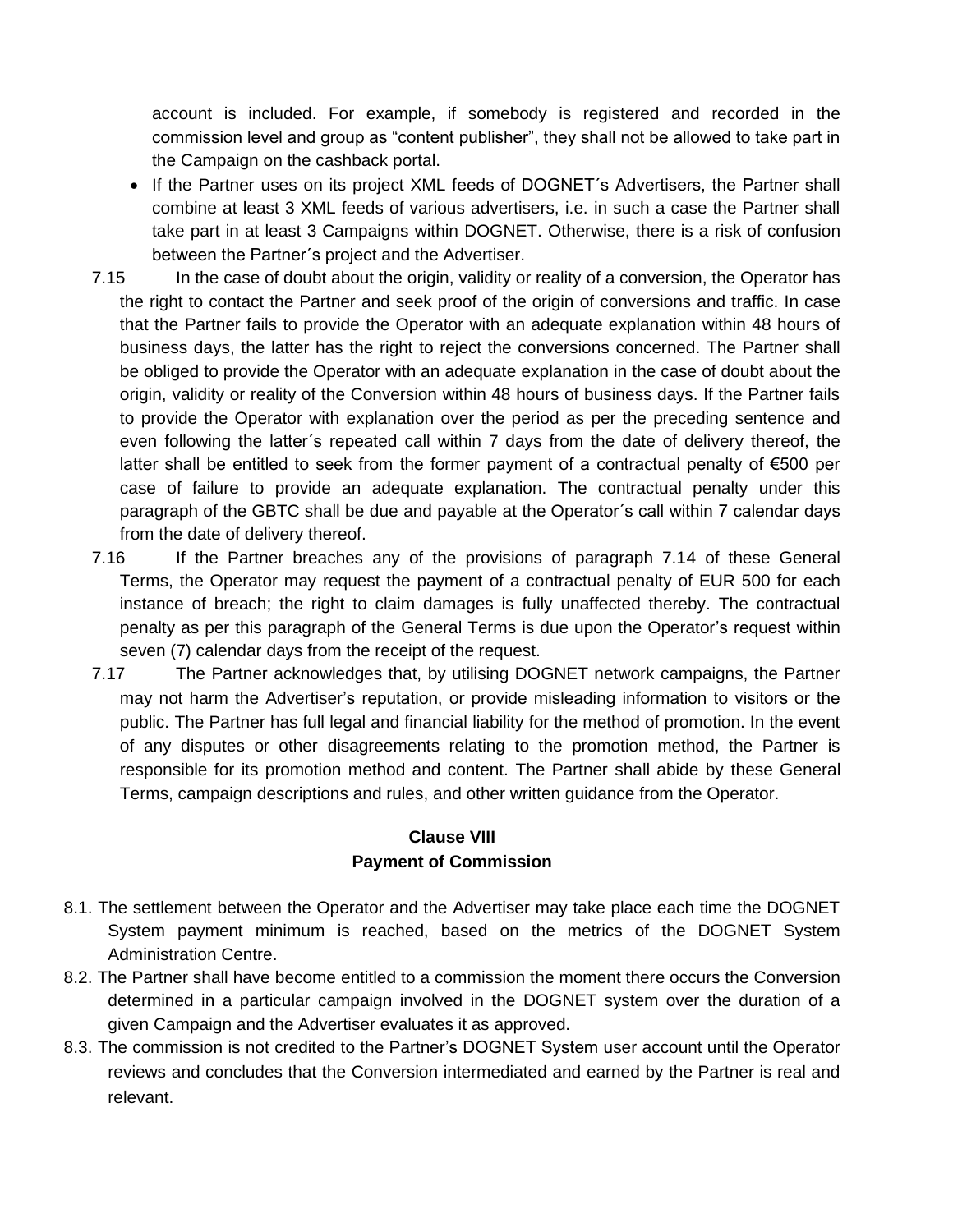- 8.4. The Partner may monitor its current amount of commission designated for pay-out by logging in to the DOGNET System account. The Operator reserves the right to adjust the amount of the Partner's commission without prior notice, provided the amount of commission was not calculated accurately and, as a result, the Partner was credited an incorrect amount to its user account. Unless provided otherwise, the amount of commission is net of VAT.
- 8.5. The settlement and payment of the Partner's commissions takes place after receipt of the Partner's request for payment; the payment is made from the Partner's DOGNET System account, the minimum amount to pay as commission is EUR 100.
- 8.6. If the Partner is a corporate body or an individual entrepreneur, the Partner shall invoice the Operator prior to commission payment for the approved amount and deliver the invoice to the Operator, following the instructions received in the request for invoice in response to the request for payment. If a Partner is a natural person non-entrepreneur, such Partner shall be obliged prior to the disbursement of the Commission to carry out accounting for the sum corresponding to the amount of the approved Commission and send it by e-mail to the Operator at hello@dognet.com. The due date of an issued invoice as well as of written accounting shall be 30 calendar days starting on the date of delivery thereof to the Operator at the e-mail address hello@dognet.com.
- 8.7. The Operator of the DOGNET system shall automatically close the previous calendar year as a rule until 20 January. Accounting shall be automatically created for those partners who have at least €5,00 for disbursement. Partners shall not have the registration bonus included in this sum.
- 8.8. The Partner shall not be entitled to a commission for a Conversion unless its advertising activities are approved and paid for by the Advertiser to the Operator. The Partner shall also not be entitled to a commission for a Conversion in the case of accepted cancellation of the Advertiser´s order with the Operator.
- 8.9. A Partner who uses the DOGNET System to generate regular profits as part of its undertaking shall, upon the Operator's request, invoice the Operator for the amount of the earned commission.
- 8.10. The Partner is responsible for taking all actions with respect to any tax payable on the commission according to applicable legislation in the given state.
- 8.11. Should the Partner want to challenge the amount of its commission, the Partner shall do so in writing by sending an email to the Operator's email address: hello@dognet.com within five (5) calendar days from disclosure of the payment by the Operator in the Partner's Dognet System user account. The Partner may not challenge the amount of its commission after expiry of the challenge period as per the preceding sentence; upon lapse of the challenge period, the amount of the commission is considered mutually approved. Upon approving the commission, the Partner shall issue an invoice for the approved amount of commission (except for a Partner who is an individual) within sixty (60) calendar days from the acceptance of the amount of commission. Failure of the Partner to issue an invoice for the approved amount of commission within the time set in the Operator's written request shall cause:
- The Operator's right to a contractual penalty for breach of the Partner's obligation to issue an invoice for the approved amount of commission in the time limit set out in this paragraph of the General Terms, equal to the amount of the commission to be invoiced in line with this paragraph of the General Terms. The Operator is also entitled to set off its right to a contractual penalty as per the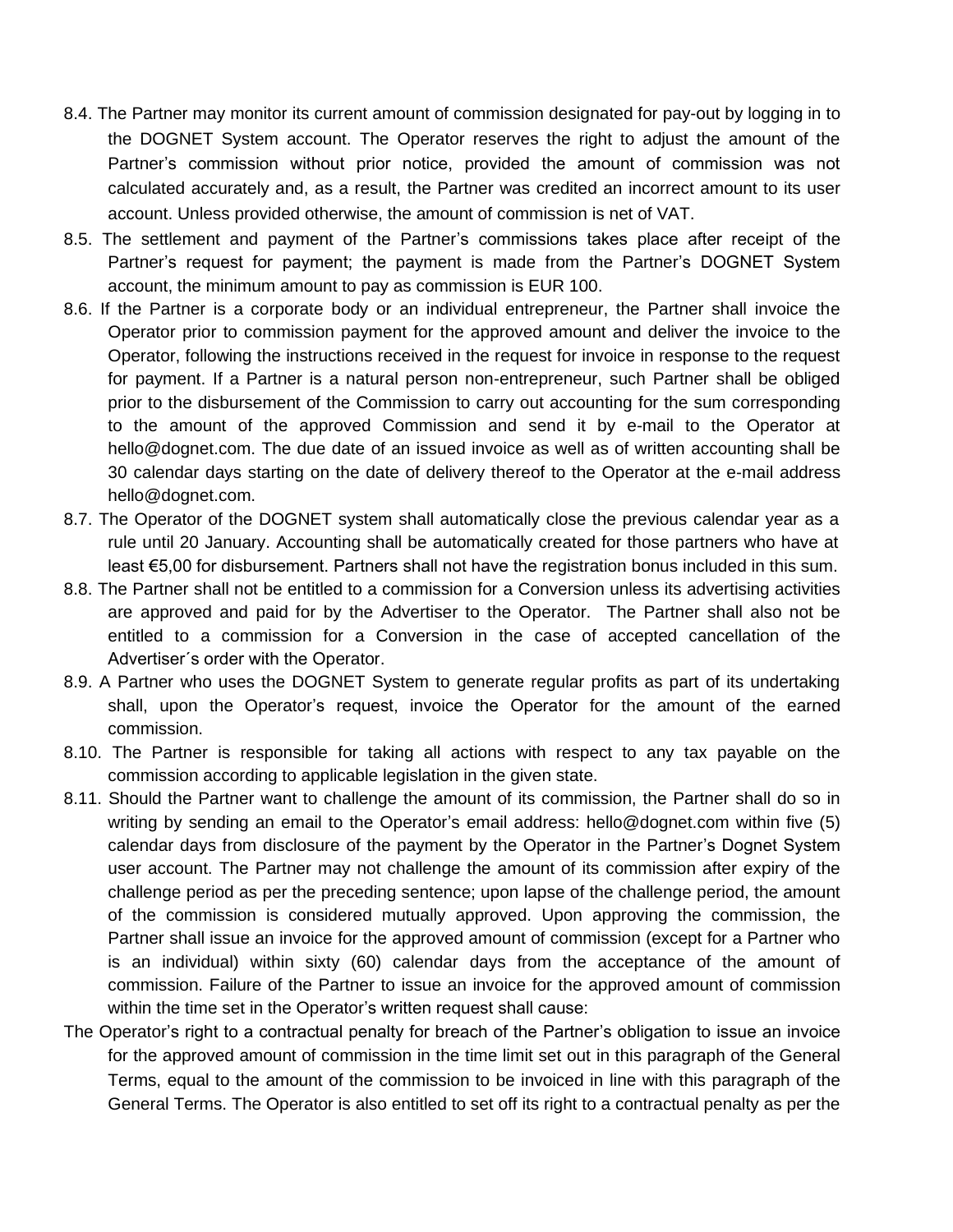previous sentence of these General Terms against the Partner's right to the approved amount of commission from the Operator.

- 8.12. The Operator reserves the right to retain the Partner's commission, or to request its refund (once it was paid) if the Partner materially breaches any of the provisions of these General Terms or the DOGNET System User Agreement.
- 8.13. Incomplete conversions or conversions raising suspicion to being tampered with or abused may be declared void by the Operator, or the Advertiser. In such events, the Partner will be paid no commission.
- 8.14. In addition to the provisions on the conditions of pay-outs of the Partner's commission and its amount stated herein, further terms are set by the respective Advertiser for a Campaign integrated in the DOGNET System. The Partner shall familiarise himself with the wording of the business terms of each Campaign integrated in the DOGNET System (in which the Partner intends to participate) if the Advertiser prepared such terms of business.
- 8.15. For delivering invoices, the Operator expressly agrees to the delivery of the Partner's invoices in electronic form to the Operator's email: [hello@dognet.com.](mailto:​hello@dognet.com)
- 8.16. The Partner and the Operator agree that if the Advertiser fails to pay the Operator the fee (commission) from which the Partner's commission is calculated, the Operator shall have the right to cancel the already paid Partner's commission. The Partner and the Operator agree that the Operator is entitled to cancel the already paid Partner's commission, provided the Advertiser falls behind with the payment of the fee (commission) by more than thirty (30) calendar days and, cumulatively, fails to pay the outstanding amount to the Operator within fourteen (14) calendar days from dispatch of the Operator's email request to pay the outstanding amount (the "Cessation of the Partner's Right to Commission"). The Operator shall notify the Partner of the Cessation of the Partner's Right to Commission immediately upon meeting the conditions as per the preceding sentence of this paragraph of the General Terms and has a right to claim the refund of the commission to which its right ceased to exist. The Operator is entitled to set off its right to a refund of the cancelled commission that arises upon satisfaction of the conditions defined in this paragraph of the General Terms against the Partner's right to commissions that have not yet been paid pursuant to the last statements of commission.

### **Clause IX Data Privacy**

- 9.1. The processing of contact data and other data provided during registration will be carried out by the Operator in line with Regulation (EU) 2016/679 of the European Parliament and of the Council of 27 April 2016 on the protection of natural persons with regard to the processing of personal data and on the free movement of such data (the "Regulation").
- 9.2. Information on the processing of personal data disclosed by the Partner and the Advertiser during the registration process and the functioning of cooperation with the Operator is available at the www.DOGNET internet domain.
- 9.3. The Partner acknowledges it may not disclose any data or outcome regarding any Advertiser Campaign integrated in the DOGNET System in whole or in part. The Operator and the Partner agree on a contractual penalty of EUR 15,000 for each instance of breach of the Partner'snon-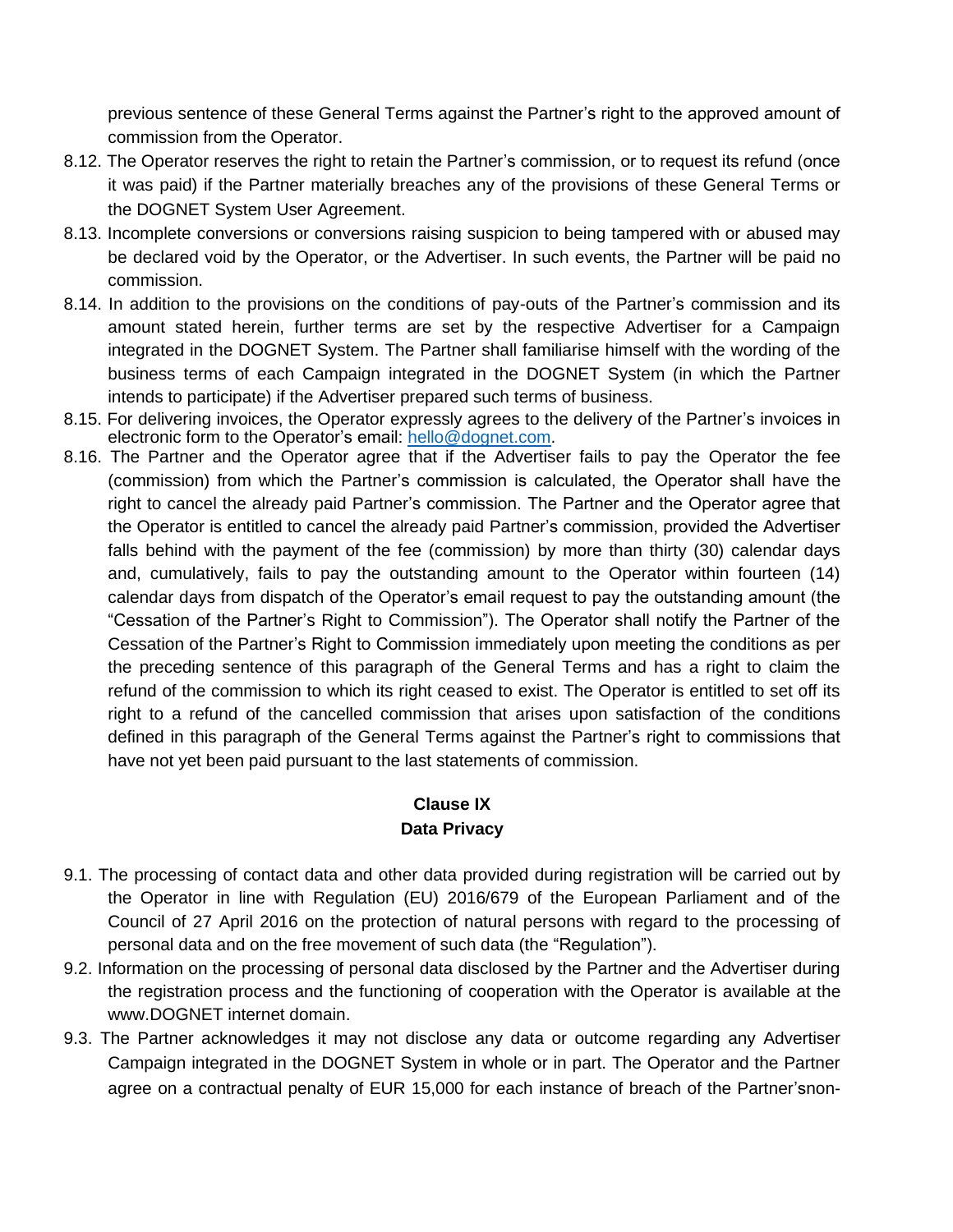disclosure obligation. The contractual penalty is due within fifteen (15) days from receipt of the Operator's written request sent to the Partner.

- 9.4. Specifically for technical data cookies and IP addresses of devises from which visitors access the Advertiser's internet page ( "Data") – the Advertiser and the Operator agree as follows: The Advertiser hereby commissions the Operator with the processing of Data for the purpose of assessing the Partners' commissions within the DOGNET System and statistics of the efficiency of cooperation between the Partner and the Advertiser for the time necessary to fulfil the purpose of processing. The Operator will process the Data in the DOGNET System on behalf of the Advertiser. The Advertiser hereby grants consent that the Data be processed by the Operator's supplier – a technical provider of the DOGNET System solution, Quality Unit, s.r.o. From the perspective of Data processing, the Operator performs the following processing operations: data storage for the purpose defined in this paragraph of the General Terms. In addition to the processing of Data for the purpose expressly agreed in this paragraph of the General Terms, the Operator shall proceed in line with paragraph 9.4. of these General Terms.
- 9.5. With reference to paragraph 9.3. of these General Terms, the Operator agrees to:
	- 1. Process the Data in compliance with the designation pursuant to paragraph 9.3. of these General Terms and in line with the Advertiser's other written instructions;
	- 2. Ensure that the persons authorised to process personal data are bound by a nondisclosure agreement with respect to received information, unless they are bound by non-disclosure under separate law;
	- 3. Enforce the implementation of measures as per Article 32 of the Regulation;
	- 4. Comply with the terms for engaging another processor as defined in Article 28 (2) and (4) of the Regulation; as a matter of principle, engaging another processor is subject to a prior specific authorisation by the Advertiser;
	- 5. After taking into account the nature of processing, as much as possible help the Advertiser with appropriate technical and organisational measures to fulfil its obligation to respond to requests for exercising the rights of a data subject as referred to in Chapter III of the Regulation;
	- 6. Help the Advertiser to ensure fulfilment of duties as referred to in Articles 32-36 of the Regulation, taking into account the nature of processing and the information available to the Operator; and
	- 7. Provide the Advertiser with any information needed to document the fulfilment of duties defined in this paragraph and cooperate with the Advertiser or another auditor commissioned by the Advertiser during an audit.

### **Clause X Industrial Property Rights and Copyright**

10.1. The Partner hereby grants the Operator express consent to the use of any of its copyrights and other industrial property rights for the purpose of a proper functioning of success metrics and monitoring by the DOGNET System.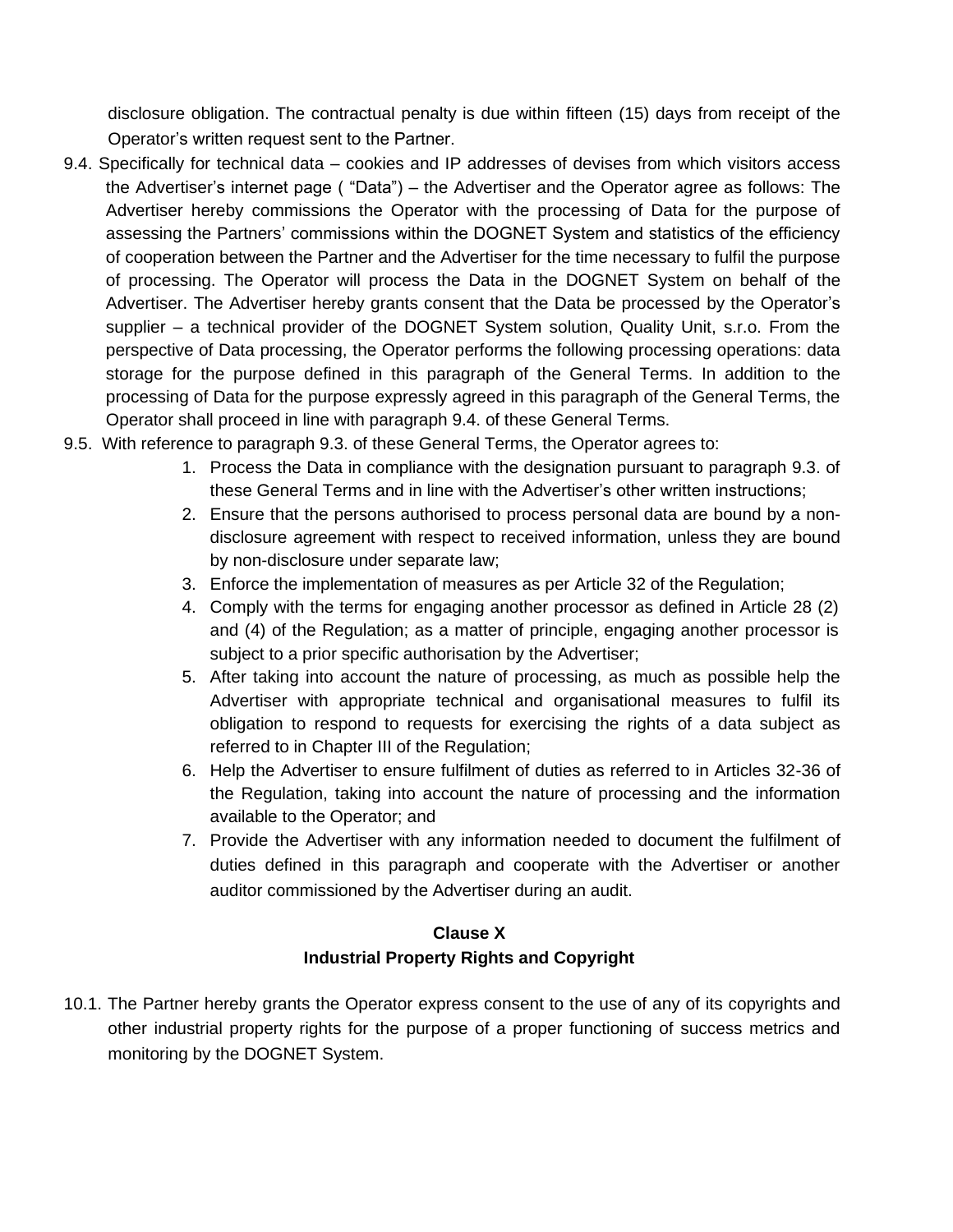10.2. The Operator hereby grants the Partner for the time the Partner participates in the DOGNET System a non-transferrable and non-exclusive right of use for the metrics technology of the DOGNET System.

# **Clause XI Confidentiality**

11.1. The Operator and the Partner agree to be bound by the same extent, without any reservations, to confidentiality with respect to any documentation, documents, drawings and other information they obtain or access during their commercial cooperation.

#### **Clause XII**

### **Term of Cooperation Between the Operator and the Partner; Termination**

- 12.1. The cooperation, i.e. the Dognet System User Agreement, is concluded for an indefinite period.
- 12.2. The Operator and the Partner may terminate the Dognet System User Agreement without giving a reason by written notice delivered to the other party. The notice period is one (1) month and starts on the first day of the calendar month following the month in which the notice was delivered to the other party. The Partner shall deliver the written notice of termination of the Dognet System User Agreement to the Operator's email address: hello@dognet.com, or to the address of the Operator's registered office; the Operator shall deliver its notice of termination to the email address entered by the Partner during registration in the DOGNET System or to the Partner's address at its registered office/place of business.
- 12.3. The Operator may withdraw from the Dognet System User Agreement if the Partner repeatedly breaches the Dognet System User Agreement, or in cases expressly defined herein.
- 12.4. The right to damages, contractual penalty or penalties incurred during the term of the DOGNET System User Agreement, and the Operator's right to a refund of commission paid to the Partner pursuant to Clause VIII of the General Terms, shall survive the termination of the DOGNET System User Agreement, even if the fulfilment of the terms for the Cessation of the Partner's Right to Commission occurs subsequent to the termination of the DOGNET System User Agreement as well as to the provisions of these General Terms which by their nature (such as governing law, and non-disclosure) are regarded as surviving the termination of the DOGNET System User Agreement.

### **Clause XIII Liability for Damage**

13.1. The Partner acknowledges that the Operator is entitled to claim damages from the Partner due to breach of competition rules, third-party copyrights or industrial rights, or other statutory or contractual responsibilities of the Partner resulting in damage to the Operator or Advertiser. The Partner agrees that, in connection with exercising rights or performing obligations arising from the DOGNET System User Agreement, no penalty will be imposed on the Operator, and the Partner will hold the Operator harmless with respect to any third-party claims that could arise,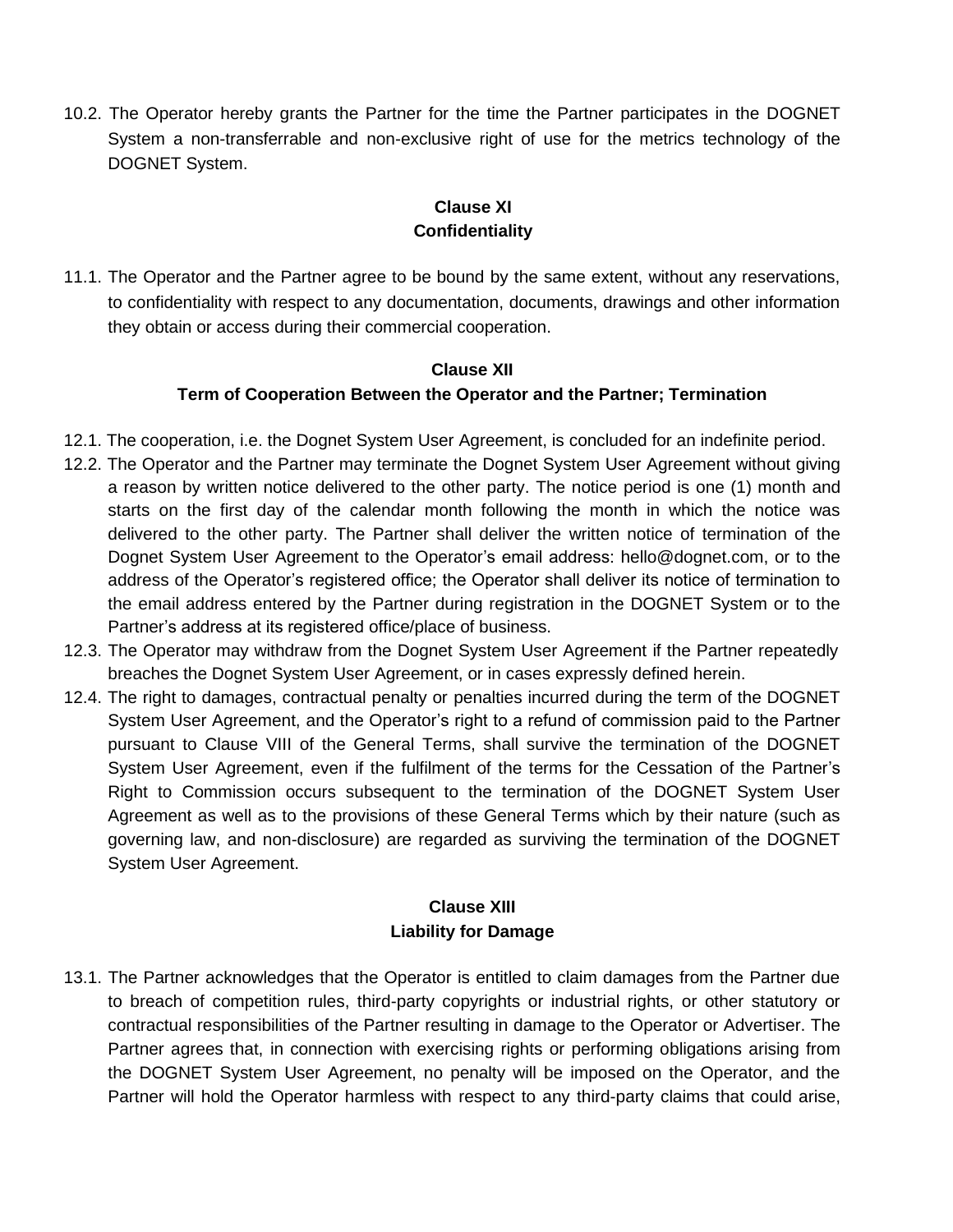directly or indirectly, in connection with the Partner's rights and responsibilities under the DOGNET System User Agreement. The Partner also agrees to indemnify the Operator in full for any penalty, damage, expense or other expenditure incurred by the Operator that the Operator would have to cover in connection with the exercise of the Partner's rights, failure to comply with the Partner's obligations or the compliance with the Partner's obligations arising from generally binding laws and legal regulations or the DOGNET System User Agreement, upon the Operator's written request within the time specified in such a request.

- 13.2. Based on the predetermined technical features of the DOGNET System with which the Partner may familiarise himself upon request, the Operator is not liable and does not provide any guarantee for the uninterrupted operability of the DOGNET System. As a result of any operation downtimes (whether short-term or over longer periods) of the DOGNET System, the Partner incurs no legal right to damages from the Operator.
- 13.3. The Partner acknowledges that the Operator has no control over the Advertiser's current visual design and content of Advertising Elements of the respective campaign integrated in the DOGNET System.
- 13.4. The Operator is liable for damage only if incurred due to the Operator's wilful misconduct. The Operator and the Partner also agree on a cap on the Partner's right to damages against the Operator of EUR 5,000 for damage incurred during the entire term of the contractual relationship under the DOGNET System User Agreement. Other rights to compensation for damage incurred in connection with commercial cooperation under the DOGNET System User Agreement against the Operator are excluded. In the same extent, this applies to personal liability of the Operator's employees, representatives and contractors.
- 13.5. The Operator is not liable for potential modification of the Partner internet web page content after review of such internet web pages after the Partner joins the DOGNET System.

### **Clause XIV Other Provisions**

- 14.1. The Operator may at any time suspend or restrict the display of Advertising Elements of the respective campaign integrated in the DOGNET System placed on the Partner's internet web page. The Operator may at any time modify the content and form of the Advertising Elements of the respective campaign integrated in the DOGNET System.
- 14.2. The Operator is not liable for any damage due to failure, error or down times of the DOGNET online system and internet network. The Operator is not liable for any damage due to third-party conduct or omission.
- 14.3. The Partner is not obliged to participate in each campaign integrated in the DOGNET System.
- 14.4. The Operator and the Partner agree that, while the Partner participates in the DOGNET system, the Partner will in no manner solicit to join or start direct or indirect cooperation with the Operator's Advertiser, with the exception of communication pursuant to paragraph 14.5. of these General Terms. In the event the Partner breaches the Partner's obligation, the parties agree a contractual penalty of EUR 3,000 for each instance of breach due within five (5) calendar days, beginning on the day following the day the Operator gave demonstrable notice of the breach to the Partner and requested payment of the contractual penalty.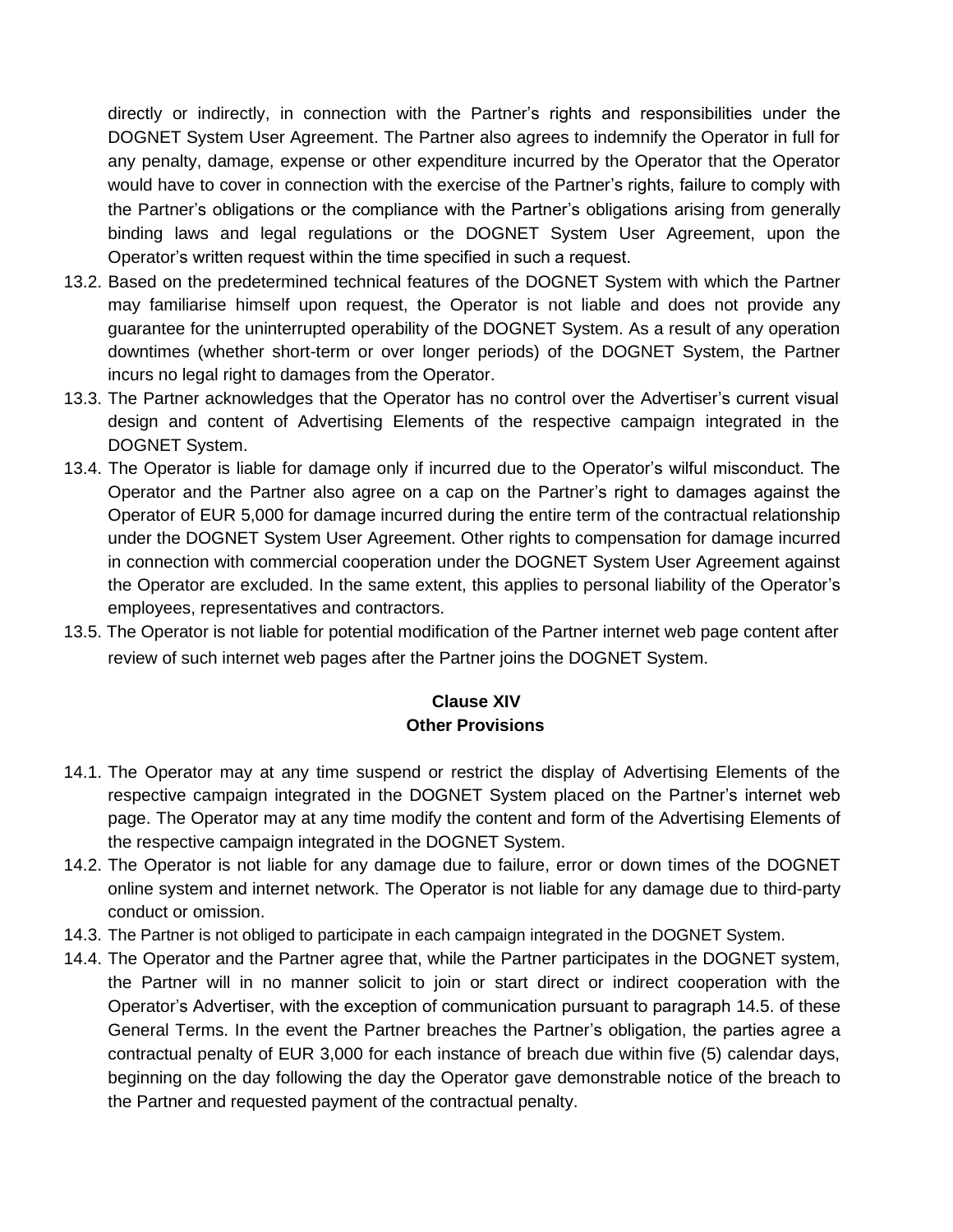- 14.5. While the Partner participates in the DOGNET system, the Partner may directly communicate with the Advertiser as to the execution of the Advertiser's individual campaigns only if this is specifically agreed between the Operator and the Partner e.g. via email (the "**Selected Advertiser**"). However, in doing so, the Partner shall refrain from any actions that would lead to direct payment of the commission or other form of remuneration between the Partner and the Selected Advertiser (i.e. outside the DOGNET system) for procuring visitors of the Selected Advertiser's internet web page. Where the Partner breaches its obligation pursuant to the preceding sentence of this paragraph of these General Terms, the Operator may request from the Partner the payment of a contractual penalty of EUR 3,000 for each instance of breach, due within five (5) calendar days; the time limit for the payment of the contractual penalty begins on the day following the day the Operator gives demonstrable notice of the breach to the Partner and requests payment of the contractual penalty.
- 14.6. The Operator and the Partner agree that for a period of twelve (12) months from the termination of the DOGNET System User Agreement, the Partner shall not cooperate with the Selected Advertiser as regards the procurement of internet advertising in the Czech Republic and in Slovakia. Where the Partner breaches its obligation pursuant to the preceding sentence of this paragraph of the General Terms, the Operator may request from the Partner the payment of a contractual penalty of EUR 5,000 for each instance of breach, due within five (5) calendar days. The time limit for the payment of the contractual penalty begins on the day following the day the Operator gives demonstrable notice of the breach to the Partner and requests the payment of the contractual penalty.

# **Clause XV Final Provisions**

- 15.1. The DOGNET System User Agreement contains all mutual arrangements between the Operator and the Partner on their commercial cooperation; there are no other oral or written arrangements between the Operator and the Partner. These General Terms also supplement and regulate the details of the contractual relationship between the Operator and the Advertiser arising from a separate agreement between them.
- 15.2. Legal relationships arising from commercial cooperation between the Operator, the Advertiser, and the Partner that were established as regards their participation in the DOGNET System shall be governed by the applicable laws of the Slovak Republic. Any disputes arising from the DOGNET System User Agreement shall be resolved by courts in the Slovak Republic.
- 15.3. The Partner hereby agrees that the Operator assigns or otherwise transfers the rights and responsibilities arising from the DOGNET System User Agreement to a third party at its own discretion.
- 15.4. Should any provisions hereof prove to be invalid or ineffective, in whole or in part, this fact shall not render the remainder of the provisions of these General Terms to be invalid or ineffective. In lieu of invalid or ineffective provisions, valid and effective provisions whose substance is closest to the original intention and purpose of such invalid or ineffective provisions will be used. This shall apply by analogy to situations where any of the provisions of these General Terms is unenforceable.